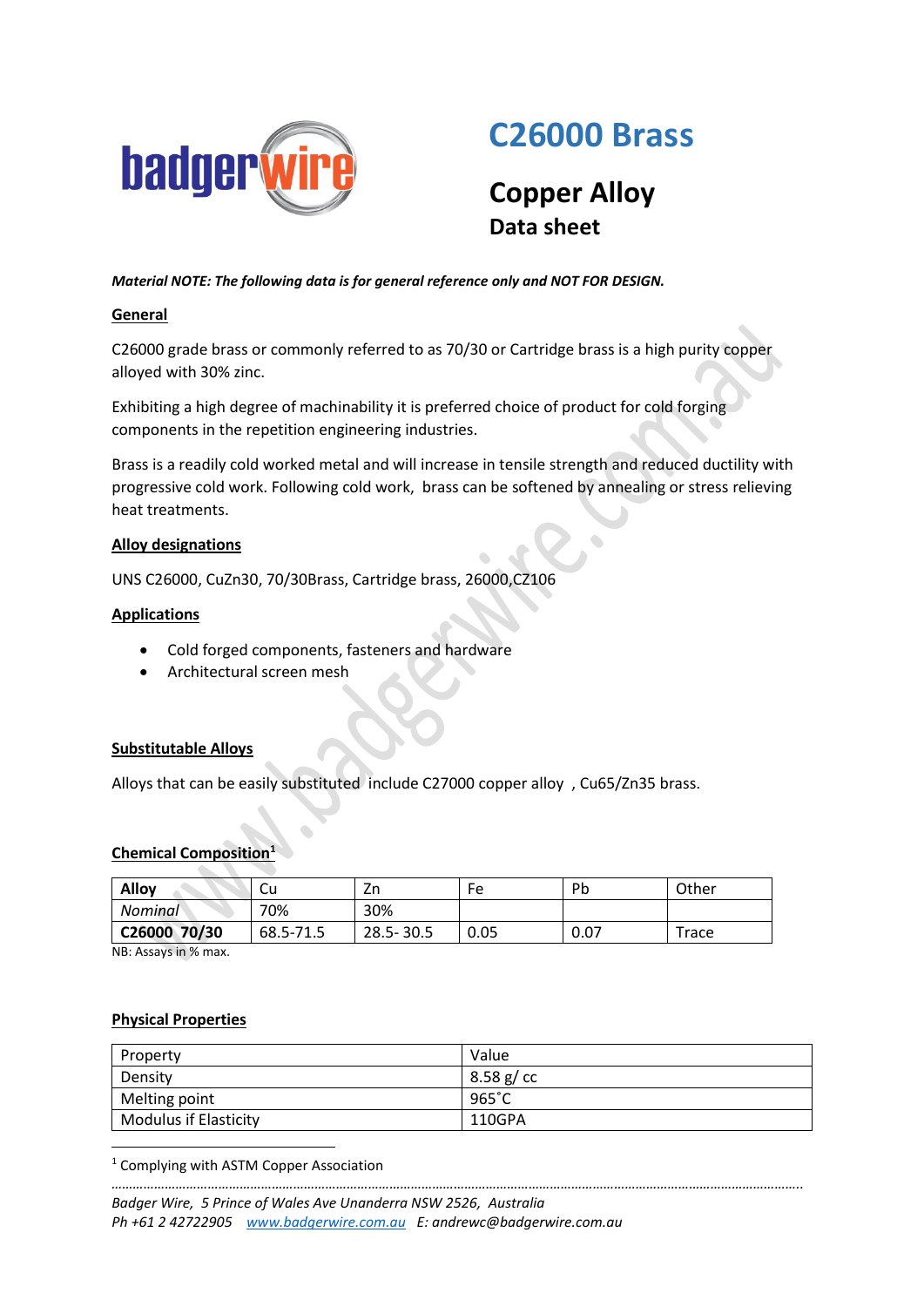| Resistivity                    | 37E-08 Ohm-m |
|--------------------------------|--------------|
| <b>Electrical Conductivity</b> | 28%<br>IACS  |

### **Mechanical properties #**

AS1573 Copper & Alloys – drawn engineering wire ASTM B134- Brass wire

| <b>Temper</b>      | <b>Ultimate Tensile strength</b> | Elongation |  |
|--------------------|----------------------------------|------------|--|
|                    | <b>Mpa</b>                       | %          |  |
| O (Annealed)       | 310                              | $25 - 40$  |  |
| 1⁄4 hard           | 390-460                          | >20        |  |
| $\frac{1}{2}$ hard | 460-620                          | $10 - 15$  |  |
| H (Hard Drawn)     | >620                             | 7%         |  |
| SH (spring hard)   | >620                             | < 2%       |  |

#: Typical averages

# **Physical performance**

| Ductility             | Is a measure of elongation and ability to bend.<br>Annealed brass is highly ductile.                                                                                                                                                                                                                                                                                                                                                        |
|-----------------------|---------------------------------------------------------------------------------------------------------------------------------------------------------------------------------------------------------------------------------------------------------------------------------------------------------------------------------------------------------------------------------------------------------------------------------------------|
| Weldability           | Readily weldable using commercial filler metals<br>Soldering-excellent<br>Brazing-Good<br>Oxy cutting- Unable to due to oxide formation                                                                                                                                                                                                                                                                                                     |
| Fabrication           | Cold working capacity-excellent<br>Hot forging rating-65% of brass<br>Machinability rating-20% of free cutting brass<br>Is readily formable in the annealed condition                                                                                                                                                                                                                                                                       |
| Corrosion             | Brass will oxidise in exposure to air. It is recommended that storage of bare<br>brass includes a satisfactory coating and/ or atmosphere.<br>Brass suffers corrosion in environments of ammonia, amines, ammonia<br>salts, oxidising acids, persulphates, perchlorates and mercury salts as it<br>suffers stress corrosion cracking.<br>Brass may undergo dezincification in stagnant or slow moving salt, brackish<br>or acidic solutions |
| Appearance            | Yellow like appearance in drawn condition.                                                                                                                                                                                                                                                                                                                                                                                                  |
| Surface coatings      | Copper alloy is readily anodised to provide a wear coating.<br>Brass can be plated with many noble metals.                                                                                                                                                                                                                                                                                                                                  |
| <b>Heat Treatment</b> | Brass is readily annealed at 500-650°C<br>Stress relieving temperatures >350°C                                                                                                                                                                                                                                                                                                                                                              |

*…………………………………………………………………………………………………………………………………………………………………………..*